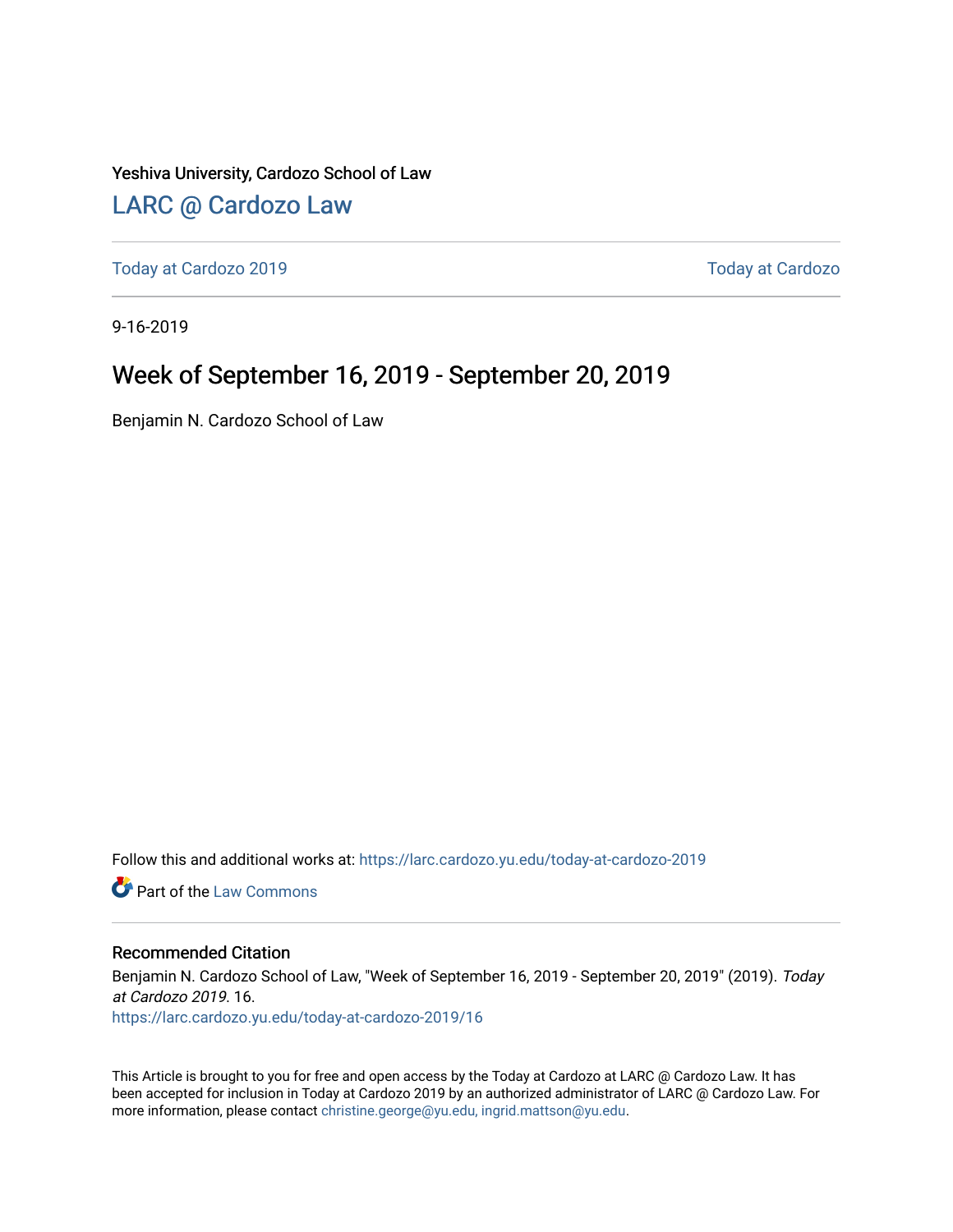## Monday, September 16, 2019

The Cardozo Blockchain Project and the Heyman Center on Corporate Law and Governance present:

Second Annual Blockchain and the Law Conference

Date: Monday, September 16, 2019 Time: 4:00 - 6:30 pm (with reception to follow) Location: Moot Court Room

Registration is required: please register here.

Blockchain technology is poised to transform the financial services industry and raises significant regulatory issues. Join us for a unique conversation with current top federal and state regulators to discuss current challenges facing blockchain technology, virtual currencies and the law. A reception will follow the program.

> Fireside Chat with William Hinman (SEC) 4:00 - 4:30pm

Blockchain from an Enforcement Perspective 4:30 - 5:30pm

> The State of Blockchain Policy 5:30 - 6:30pm

> > Reception 6:30 - 7:30pm

Fashion Law Society General Body Meeting & Student Externship Panel Monday, September 16th at 12 PM Room 205

Come join the Fashion Law Society for our first general body meeting of the year! We will be introducing our executive board and discussing upcoming events for this semester. Additionally, we will host a student externship panel with some of our E-board members sharing about their experiences interning at fashion houses and firms known for fashionrelated clientele. Pizza will be served!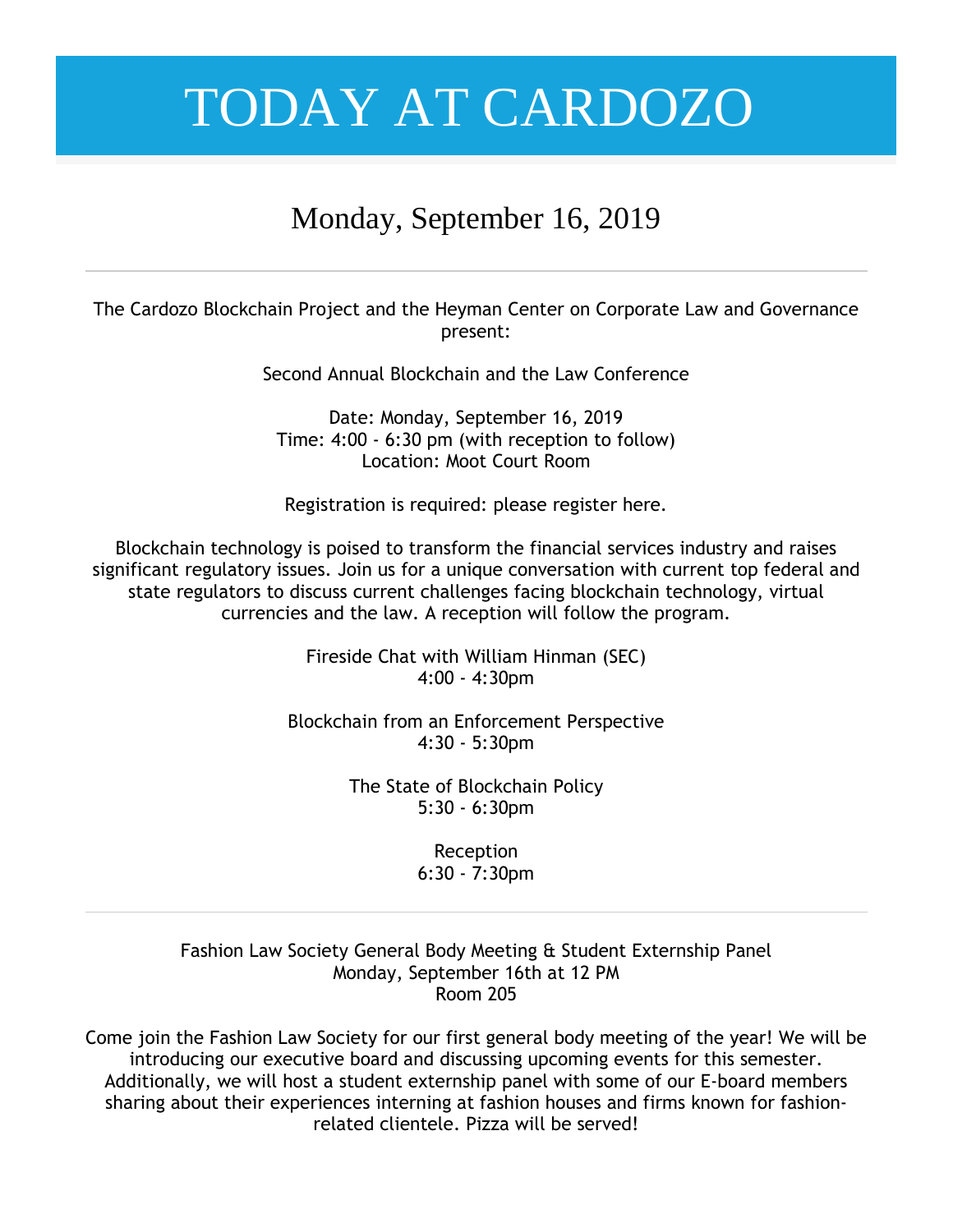This week is SPIRIT WEEK at Cardozo! We are taking the week to celebrate our community, some of the things that connect us and the spirit of Cardozo.

On Monday, we kick off with Section Spirit! Regardless of what level you are, represent your 1L section (or LLM section) with the assigned clothing color. Faculty and staff are participating as well. If any section A folks are available at 10:00 am on Monday, Dean Leslie wants a Section A photo in the lobby - she was also section A in her first year at Cardozo! If other sections want a photo op with Dean Leslie, she is happy to oblige. Just come on down to the lobby. She will be there from 10-10:25am. Come to the 3rd Floor Hallway to enjoy a sweet treat and a giveaway starting at 12pm.

Tuesday is the day we will all celebrate our undergrad alma maters! It is also Constitution Day so look for fun events in the building all day.

Wednesday is Cardozo Spirit Day so get ready to wear your Cardozo gear! The first 100 people to come to Room 1044 in your Cardozo (starting at 9am) will receive a special prize. It is also Giving Day so there will be events all day in the lobby.

Last but not least, Thursday is Team Spirit Day! Rep your favorite team and stop by the Law Library for giveaways and activities!

#### South Asian Law Student Association's First General Body Meeting Monday, September 16 at 12:00 PM Room 423

Please join the South Asian Law Students Association (SALSA) for our first general body meeting of the semester! We will be having an informal Q&A session and a Jeopardy match. Food will be served.

IP Issues in the Liquor and Cannabis

Date: September 16, 2019 Time: 6pm-9pm Location: Reservoir Bar, 70 University Place, New York, NY.

Come join Cardozo's Intellectual Property Law Society at our event "IP Issues in the Liquor and Cannabis" to learn about common legal issues faced by professionals in the liquor and cannabis industries. The panel discussion will take place at 6pm with a networking to follow.

Panelists: Max Bookman (13')- Pesetsky & Bookman, Attorney James Major - Norris McLaughlin, Associate Danielle DeFilippis - Norris McLaughlin, Intellectual Property Law Practice Group Co-Chair Stephen Konigsberg (94')- Tikun Olam, General Counsel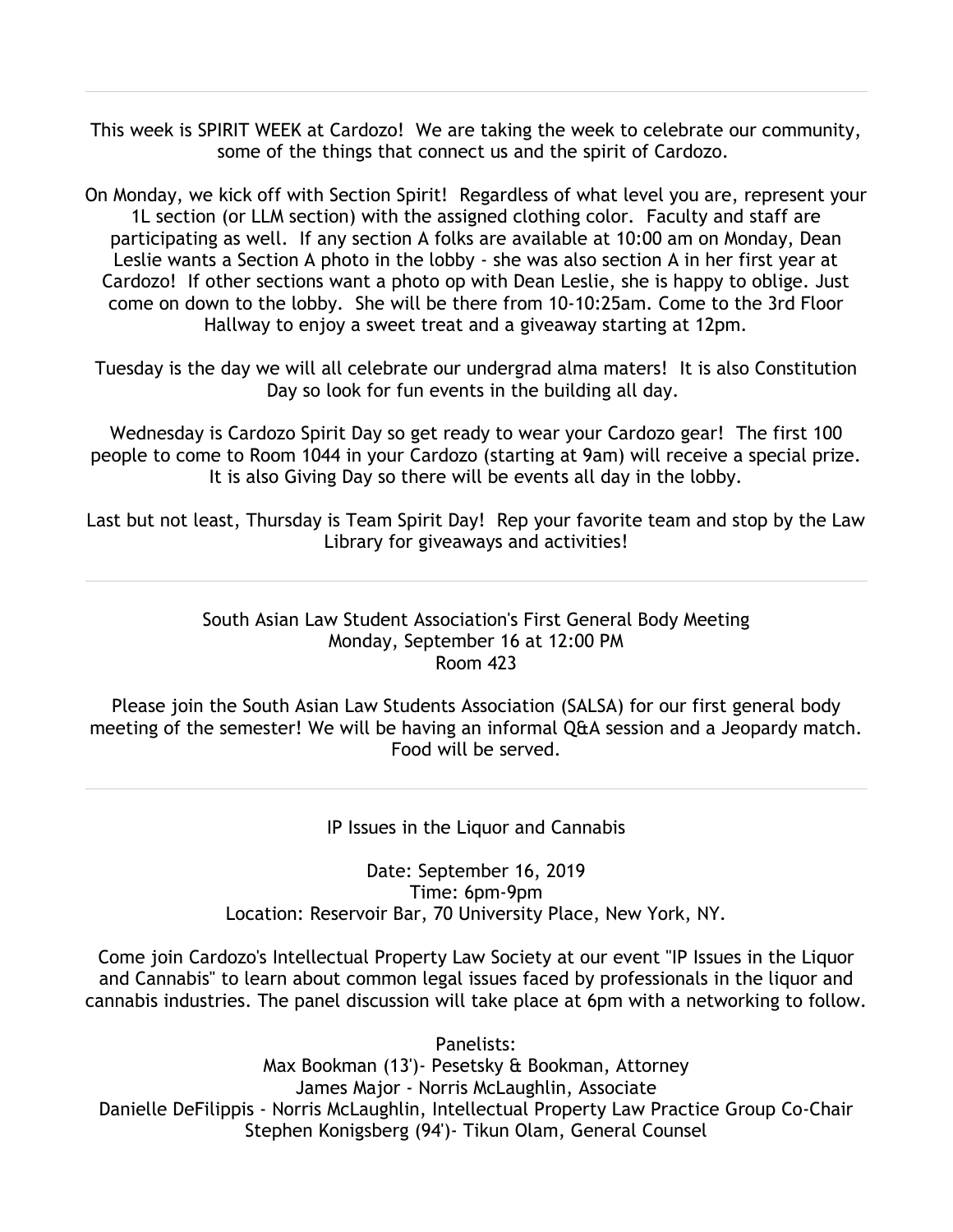Start your celebration of Constitution Day at Cardozo Law a day early with lunch & a book talk by Professor Burt Neuborne of NYU Law, who will discuss his new book in conversation with Cardozo Professors Jessica Roth & Michael Pollack.

> Date: Monday, September 16, 2019 Time: 12:00 - 1:30 p.m. Location: Third Floor Lounge

> > Lunch will be served!

Professor Burt Neuborne is one of the nation's foremost civil liberties scholars and lawyers. Over the years, he has challenged the constitutionality of the Vietnam War, worked on the Pentagon Papers case, partnered with Justice Ginsburg on women's rights, and served as legal director at the ACLU and the Brennan Center. His latest work examines the different "constitutional brakes" built in to our democracy and how well they are resisting current pressures. We will have limited copies of Neuborne's book for sale, and a book signing will follow the discussion.

## Upcoming Events and Announcements

Celebrate Constitution Day with Cardozo's chapter for the American Constitution Society!

Come visit ACS in the lobby on September 17 from 8am to 2pm. Share your favorite amendment, take our rejected amendments quiz, propose a new amendment, and learn more about how ACS is working to build a more progressive federal judiciary!

The Intellectual Property and Information Law Program and the Intellectual Property Law Society present:

Live Stream of Skidmore v. Led Zeppelin 9th Circuit Oral Argument Join Prof. Christopher Buccafusco for a discussion and viewing of the widely anticipated copyright case Skidmore v. Led Zeppelin. Did Led Zeppelin's "Stairway to Heaven" appropriate elements of the song "Taurus"? Monday, September 23, 12:15-2:00, Room 304 Lunch will be provided

> The Antitrust Society General Body Meeting Wednesday, September 18 at 12pm Room 423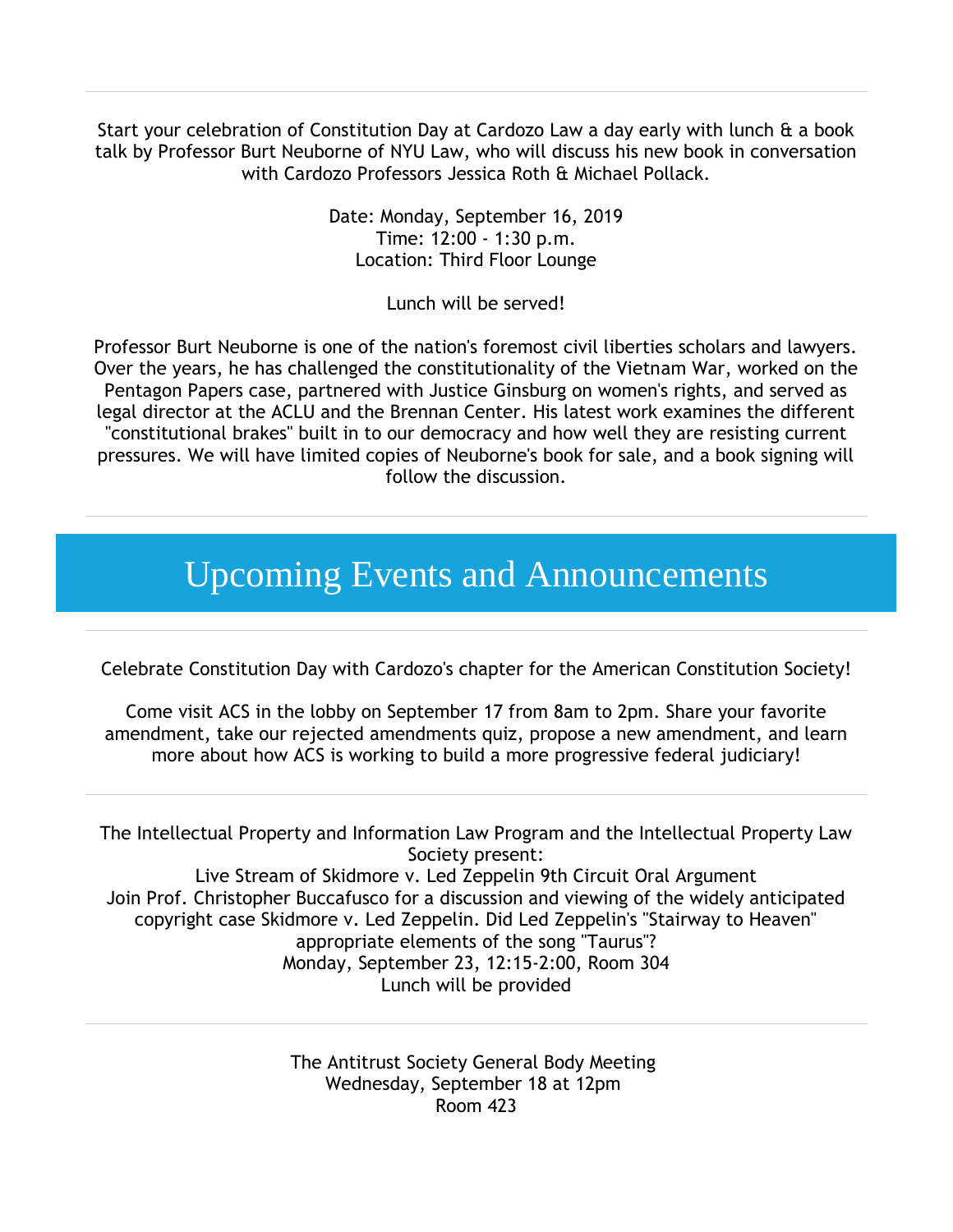Join us for our first general body meeting of the semester! This meeting will introduce the E-Board, discuss the types of events we plan on holding, and talk about current antitrust issues. We will also discuss open spots we have on the E-Board and the process for applying. Pizza will be served!

We will be celebrating Spirit Week all week long. Tuesday is the day we will all celebrate our undergrad alma maters! Make sure to wear apparel and accessories from your undergrad institution. It is also Constitution Day so look for fun events in the building all day.

Event Name: Interactive Entertainment Law Society General Body Meeting Date: September 19th, 4-6PM Location: Room 206

SBA Group: Interactive Entertainment Law Society (IELS) Event Description: Come join IELS for our first General Body Meeting of the year for some pizza and games to learn about our upcoming events and how to get involved!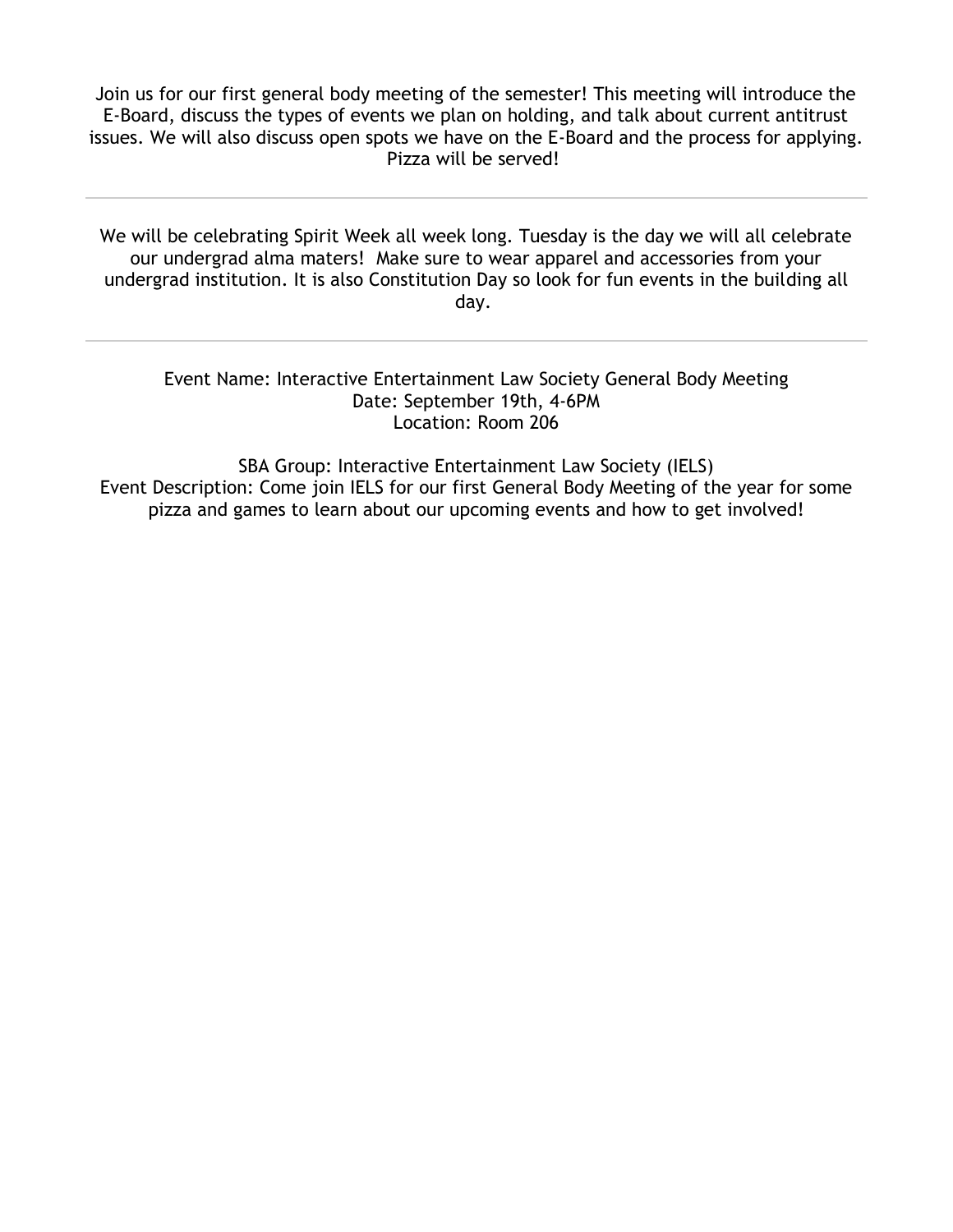### Tuesday, September 17, 2019

#### Screening of "The Prosecutors" and Q&A with Director Leslie Thomas Tuesday, September 17 at 6PM Third Floor Lounge CLIHHR and the Cardozo Law Indie Film Clinic

Info for the event:

Victims dismissed as "collateral damage." Survivors silenced. Criminals left unpunished. This is the history of sexual violence in conflict that lawyers are trying to change.

The Prosecutors is a feature length documentary that tells the story of three dedicated lawyers who fight to ensure that sexual violence in conflict is not met with impunity. Filmed over five years on three continents, it takes viewers from the Democratic Republic of Congo to Bosnia and Herzegovina to Colombia on the long journey towards justice.

Following the film, CLIHHR Director Jocelyn Getgen Kestenbaum will moderate a Q&A with film director Leslie Thomas.

Refreshments will be served.

. The Cardozo Law Institute in Holocaust and Human Rights (CLIHHR) and the Cardozo Law Indie Film Clinic are sponsoring this event. The Indie Film Clinic is generously sponsored by the Tisch Illumination Fund.

Celebrate Constitution Day with Cardozo's chapter for the American Constitution Society!

Come visit ACS in the lobby on September 17 from 8am to 2pm. Share your favorite amendment, take our rejected amendments quiz, propose a new amendment, and learn more about how ACS is working to build a more progressive federal judiciary!

This week is SPIRIT WEEK at Cardozo! We are taking the week to celebrate our community, some of the things that connect us and the spirit of Cardozo.

Tuesday is the day we will all celebrate our undergrad alma maters! Make sure to wear apparel and accessories from your undergrad institution. It is also Constitution Day so look for fun events in the building all day.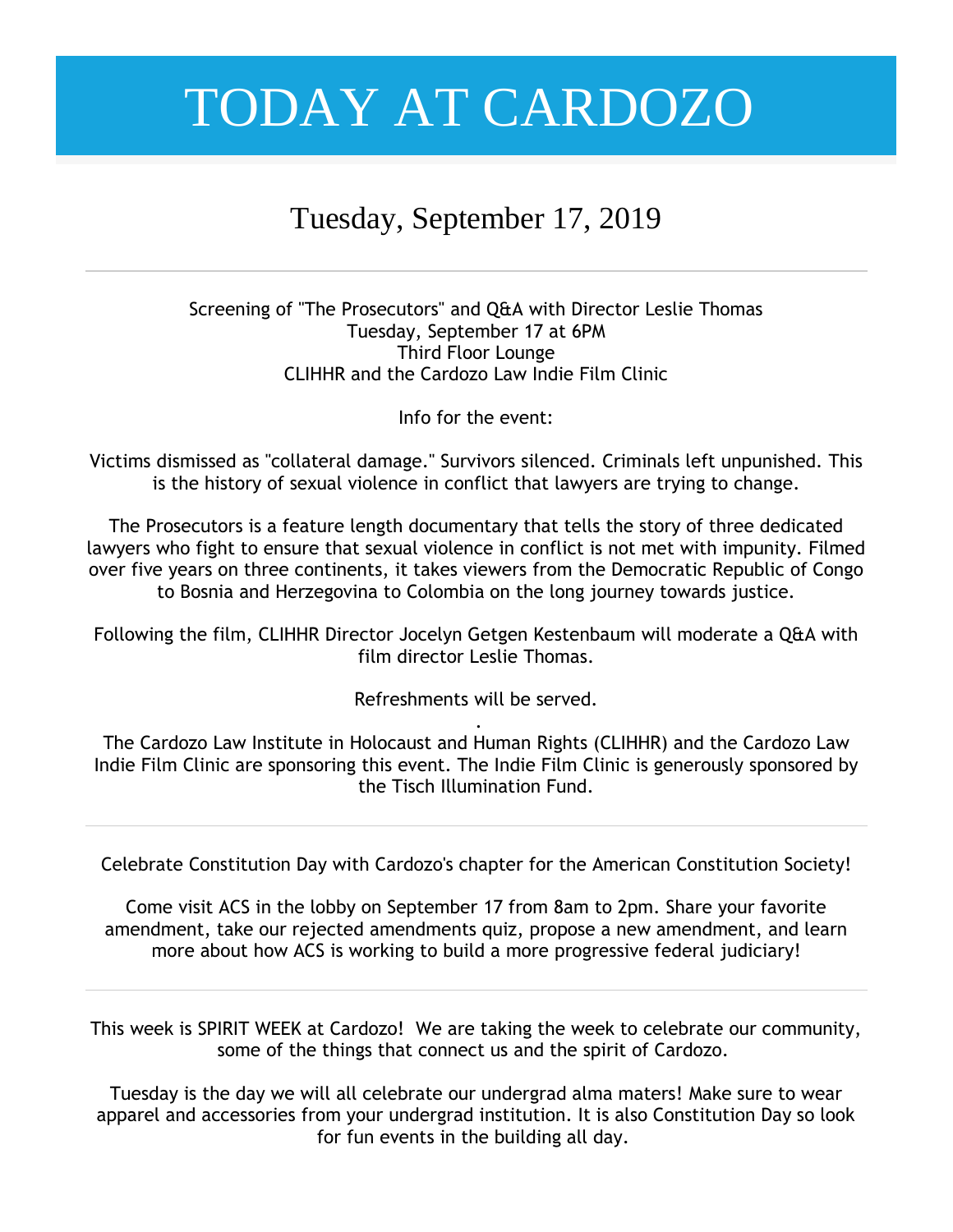## Upcoming Events and Announcements

Join WLI for our first General Body Meeting! Meet our executive board, fellow members, and hear about all of the upcoming events for the semester. Food will be provided.

> Title of Event: Women's Law Initiative General Body Meeting Date: September 18 at 12 pm Location: Room 420 Sponsoring Group: Women's Law initiative

We will be celebrating Spirit Week all week long. Wednesday is Cardozo Spirit Day so get ready to wear your Cardozo gear! The first 100 people to come to Room 1044 in your Cardozo (starting at 9am) will receive a special prize. It is also Giving Day so there will be events all day in the lobby.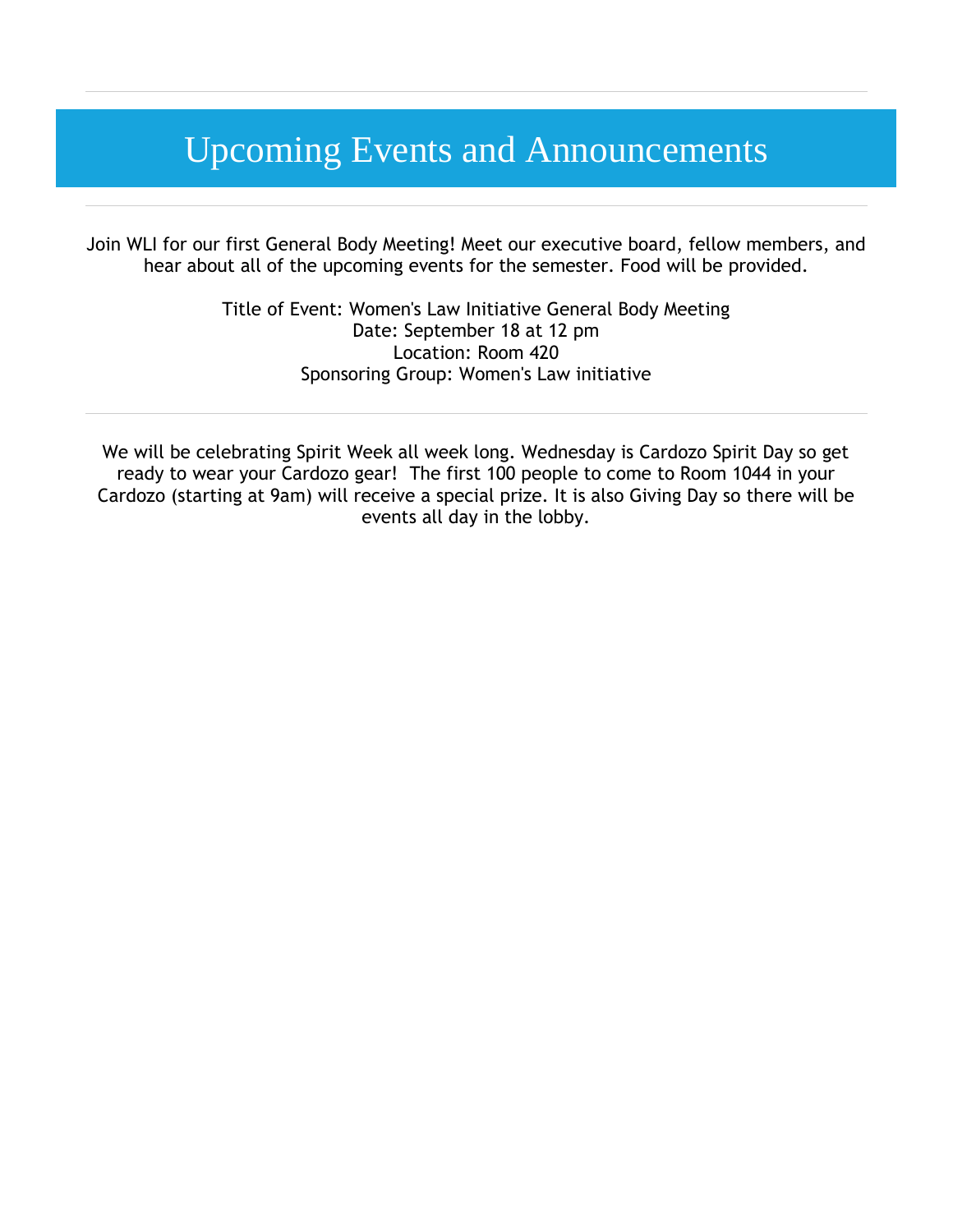### Wednesday, September 18, 2019

Giving Day Date: September 18th- September 19th Location: Lobby Sponsoring Group: Institutional Advancement

Giving Day is here! Between now and noon EST tomorrow, your gift goes further than ever with a match by generous Cardozo and YU donors! Please stop by the lobby, where complimentary food and beverages will be served throughout the day. Onsite donations in the lobby will be rewarded with various swag items! We ask that you join us and to share your favorite Cardozo memory and why you are giving on either your Facebook, Instagram or Twitter feeds using our dedicated hashtag #CARDOZOGIVE. At the end of the post, please encourage others to share their favorite Cardozo memory and to promote Giving Day! Wednesday September 18th, Lobby 9:00 - 11:00 a.m. Breakfast 12:00 - 1:30 p.m. Pizza 5:00 p.m. Happy Hour Thursday September 19th, Lobby 9:00 - 11:00 a.m. Breakfast

Join WLI for our first General Body Meeting! Meet our executive board, fellow members, and hear about all of the upcoming events for the semester. Food will be provided.

> Title of Event: Women's Law Initiative General Body Meeting Date: September 18 at 12 pm Location: Room 420 Sponsoring Group: Women's Law initiative

> > The Antitrust Society General Body Meeting Wednesday, September 18 at 12pm Room 423

Join us for our first general body meeting of the semester! This meeting will introduce the E-Board, discuss the types of events we plan on holding, and talk about current antitrust issues. We will also discuss open spots we have on the E-Board and the process for applying. Pizza will be served!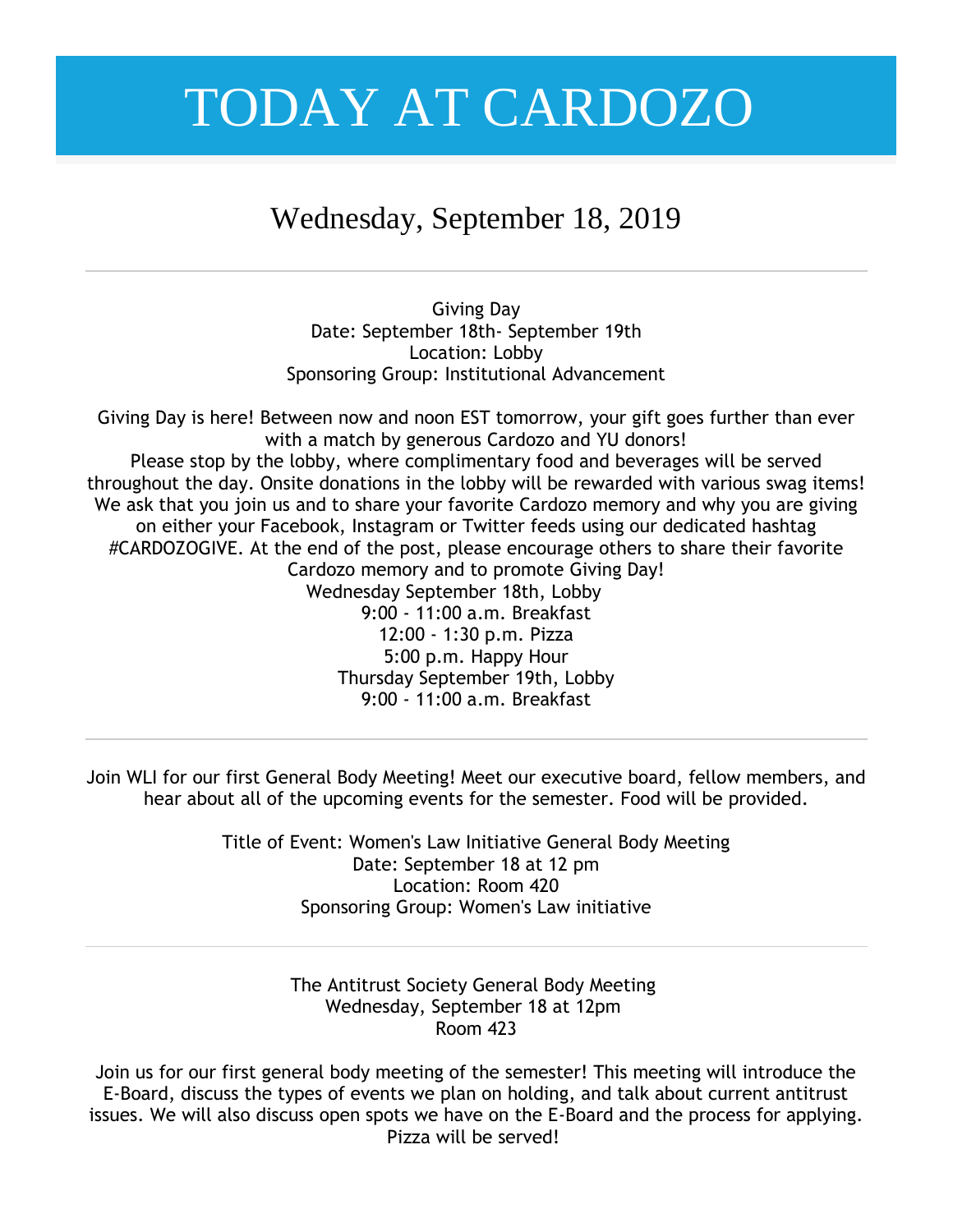This week is SPIRIT WEEK at Cardozo! We are taking the week to celebrate our community, some of the things that connect us and the spirit of Cardozo.

Wednesday is Cardozo Spirit Day so get ready to wear your Cardozo gear! The first 100 people to come to Room 1044 in your Cardozo (starting at 9am) will receive a special prize. It is also Giving Day so there will be events all day in the lobby.

#### Business Law Society General Body Meeting September 18, 12pm Room 204

Come join Business Law Society for our first general body meeting! The BLS Executive Board will introduce themselves, give a brief overview of our goals and plans for the year, and tell you about some exciting events we have planned.

## Upcoming Events and Announcements

Last but not least, Thursday is Team Spirit Day! Rep your favorite team and stop by the Law Library for giveaways and activities!

American Constitution Society General Body Meeting

Learn more about Cardozo's coolest student group, the American Constitution Society. We will be introducing our executive board, discussing upcoming events, and enjoying some Constitution-related activities.

Thursday, September 19, Room 420 at noon!

We're Serving Pizza!

MANDATORY Trainings for Taking Cases with the Suspension Representation Project

Are you interested in litigation, education law, disability justice, or the public interest field? Do you want to grill witnesses during cross examination and help children get back to school?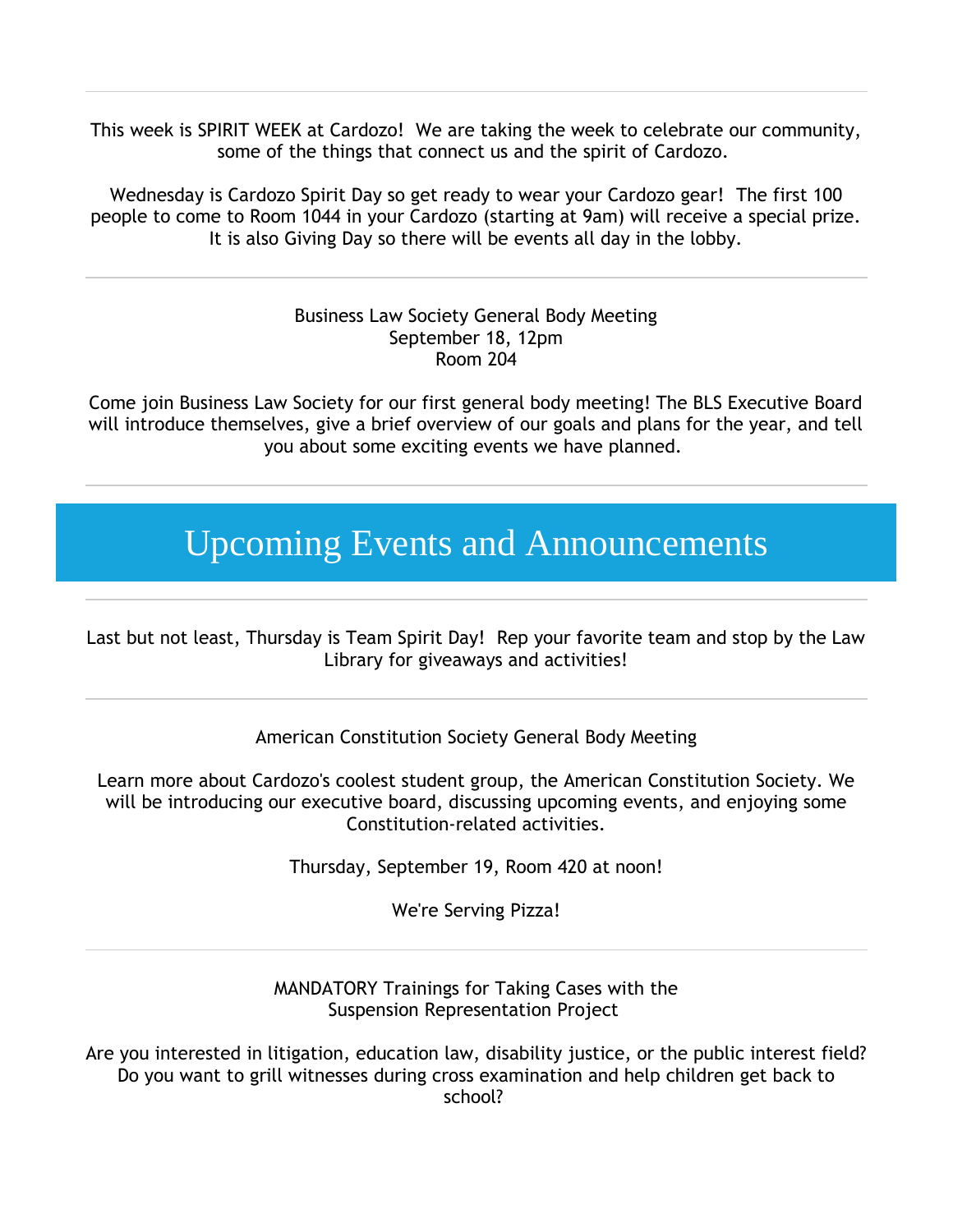Join SRP! We represent primarily low-income students of color at their suspension hearings and provide assistance with school transfers and MDRs. To take a case, you MUST attend ONE of these trainings:

> Fordham: 9/18, 4:30-6:30 p.m., Room TBA Columbia: 9/24, 5:30-7:30 p.m., JG 102A Cardozo: 9/26, 6:30-8:30 p.m., Room 424